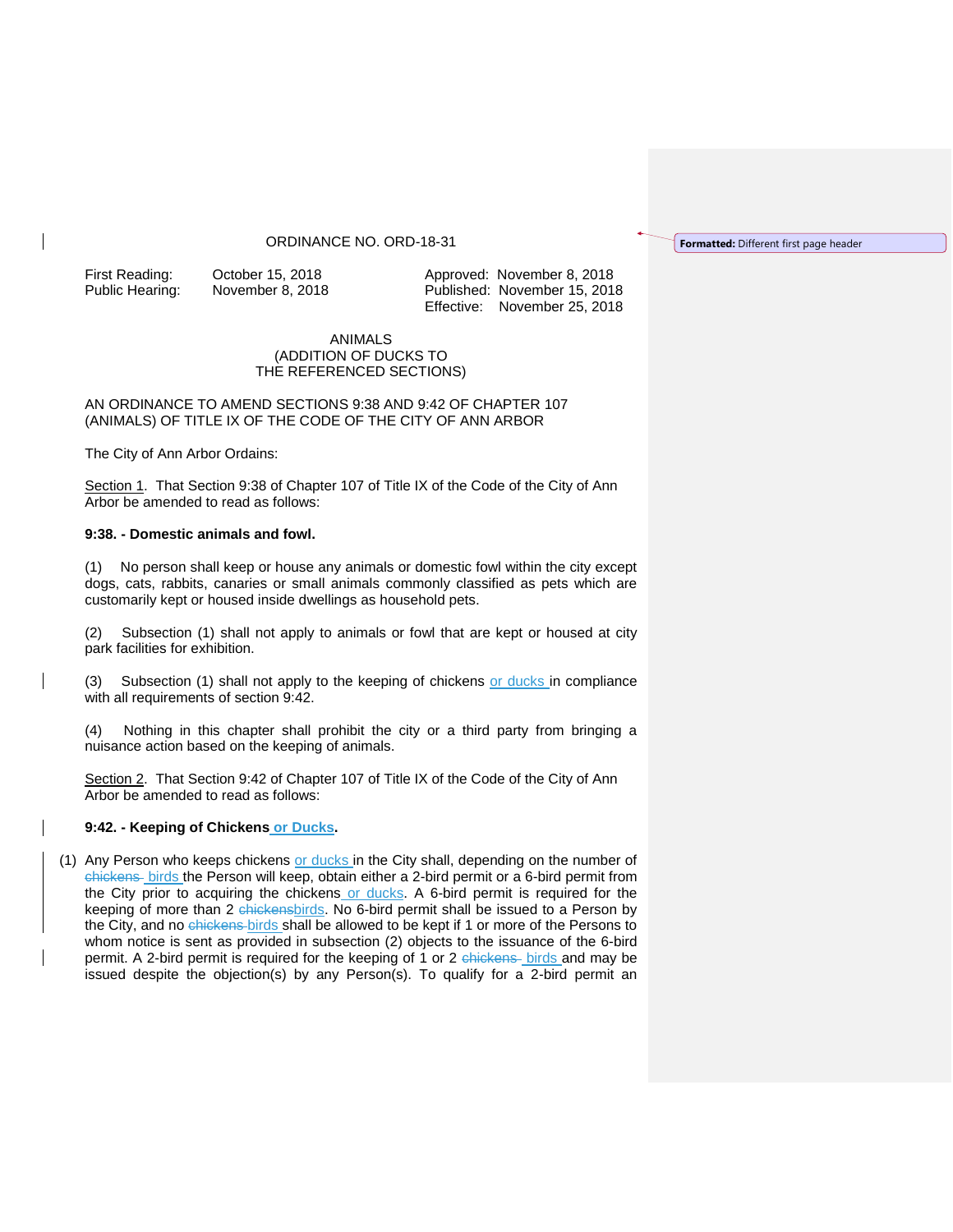Ordinance No. ORD-18-31 Cont.

individual must have no violations of this chapter for the previous 5 years. Written statements waiving the distance requirement in subsection (3) below are required for both 2-bird and 6-bird permits and shall be submitted at the time of application and become a part of the permit if issued. Application shall be made to the City Clerk and the fee for the permit shall be as determined by Council resolution.

Six-bird permits expire and become invalid 5 years after the date of issuance. 2-bird permits expire and become invalid 1 year after the date of issuance. A Person who wishes to continue keeping chickens birds shall have obtained a new permit on or before the expiration date of the previous permit. Application for a new permit shall be pursuant to the procedures and requirements that are applicable at the time the Person applies for a new permit.

Only as used in this section, the term "bird" means only chickens or ducks or a combination of both.

- (2) Once a completed application form for a 6-bird permit and application fee have been submitted to the City Clerk, the City Clerk shall, within 10 business days, send written notice of the application for a 6-bird permit to all owners of Adjacent Property as shown in the City Assessor's records.
	- (a) For purposes of this section, "Adjacent Property" means all parcels of property that the applicant's property comes into contact with at 1 or more points, except for parcels that are legally adjacent to but are in fact separated from the applicant's property by a Street or private street.
	- (b) The written notice described in this subsection shall be sent to the address(es) of all owner(s) of Adjacent Property, and also to the physical property address of an Adjacent Property, if the address of the owner of an Adjacent Property is different from the physical property address.
	- (c) If the applicant for the 6-bird permit is not the owner of the property on which the applicant wants to keep chickensbirds, the applicant must also provide the written consent of the owner of the property. Without such written consent, the application for the 6-bird permit may not be granted.
	- (d) The application for the 6-bird permit may not be granted if, within 21 days from the mailing of the written notice of the application, the City Clerk receives any objection to the issuance of a 6-bird permit from any owner or tenant of any Adjacent Property.
	- (e) A 6-bird permit shall be issued to the applicant if the City Clerk receives no objections to the issuance of a 6-bird permit from any owner or tenant of any Adjacent Property within 21 days from the mailing of the written notice of the application and all other requirements are met.

-2-

**Formatted:** Font: (Default) Arial, 12 pt **Formatted:** Font: (Default) Arial, 12 pt **Formatted:** Font: (Default) Arial, 12 pt

**Formatted:** Font: (Default) Arial, 12 pt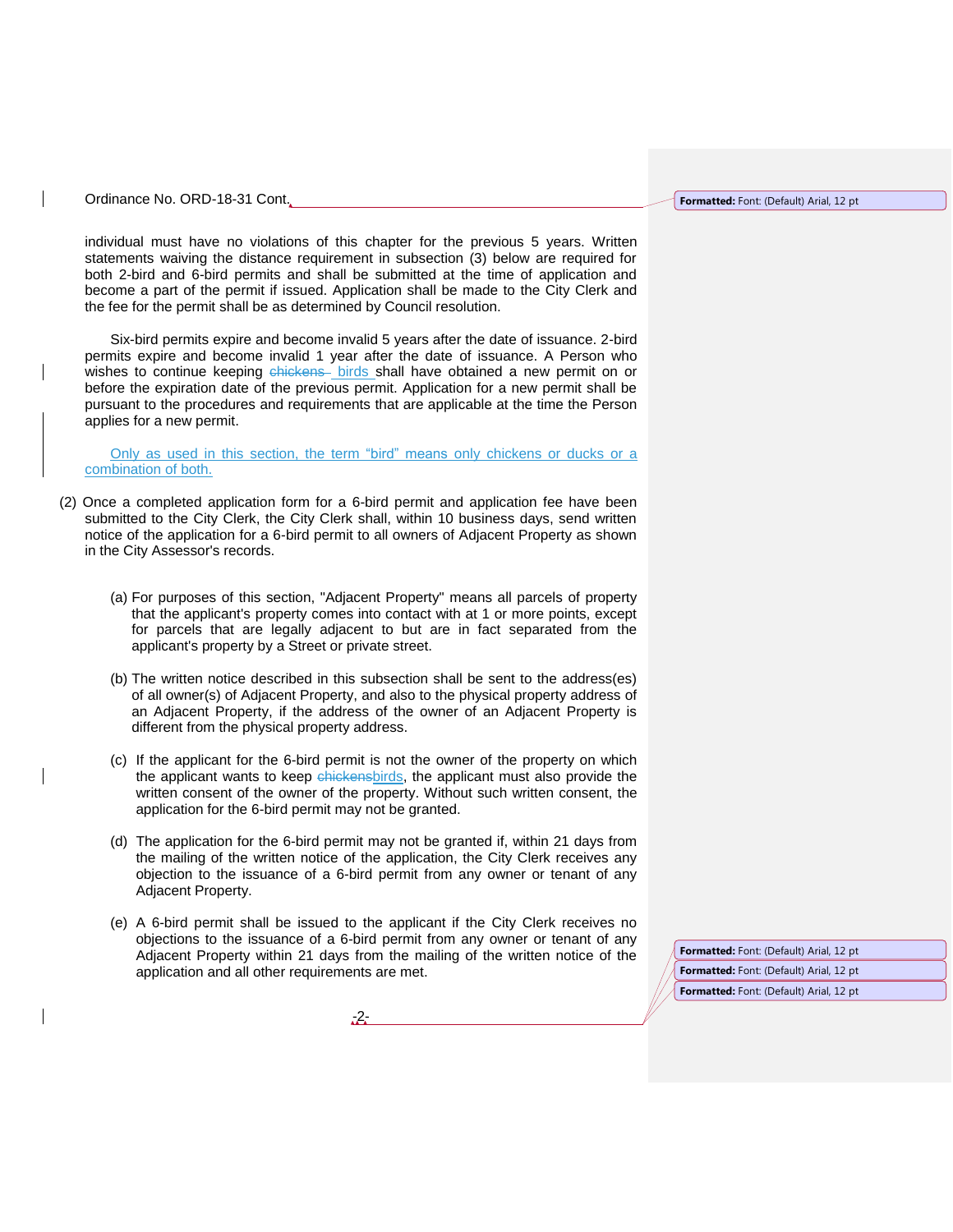Ordinance No. ORD-18-31 Cont.

- (3) Notwithstanding the issuance of a permit by the City, private restrictions on the use of property shall remain enforceable and take precedence over a permit. Private restrictions include but are not limited to deed restrictions, condominium master deed restrictions, neighborhood association by-laws, and covenant deeds. A permit issued to a Person whose property is subject to private restrictions that prohibit the keeping of chickens - birds is void. The interpretation and enforcement of the private restriction is the sole responsibility of the private parties involved.
- (4) A Person who keeps or houses chickens birds on a property shall comply with all of the following requirements:
	- (a) Have been issued the permit required under subsection (1) of this section.
	- (b) Keep no more than 6 chickens birds if the Person has been issued a 6-bird permit and keep no more than 2 chickens birds if the Person has been issued a 2-bird permit.
	- (c) The principal use of the Person's property is for a single-family dwelling, 2-family dwelling, or a primary or secondary school.
	- (d) No Person shall keep any rooster (male chicken). Both drakes (male ducks) and hen ducks (female ducks) may be kept.
	- (e) No Person shall slaughter any chickens or ducks.
	- (f) The chickens birds shall be provided with a covered enclosure and must be kept in the covered enclosure or a fenced enclosure at all times. Fenced enclosures are subject to all provisions of Chapter 104 (Fences).
	- (g) A Person shall not keep chickens birds in any location on the property other than in the Backyard. For purposes of this section, "Backyard" means that portion of a lot enclosed by the property's rear lot line and the side lot lines to the points where the side lot lines intersect with an imaginary line established by the rear of the single-family or 2-family structure and extending to the side lot lines. For properties where the principal use is a primary or secondary school, a Person shall not keep chickens birds in that property's front setback as defined under Chapter 55 of this Code.
	- (h) No covered enclosure or fenced enclosure shall be located closer than 10 feet to any property line of an Adjacent Property.
	- (i) All enclosures for the keeping of chickens birds shall be so constructed or repaired as to prevent rats, mice, or other rodents from being harbored underneath, within, or within the walls of the enclosure. A covered enclosure or fenced enclosure shall not be located closer than 40 feet to any residential

**Formatted:** Font: (Default) Arial, 12 pt **Formatted:** Font: (Default) Arial, 12 pt **Formatted:** Font: (Default) Arial, 12 pt



**Formatted:** Font: 12 pt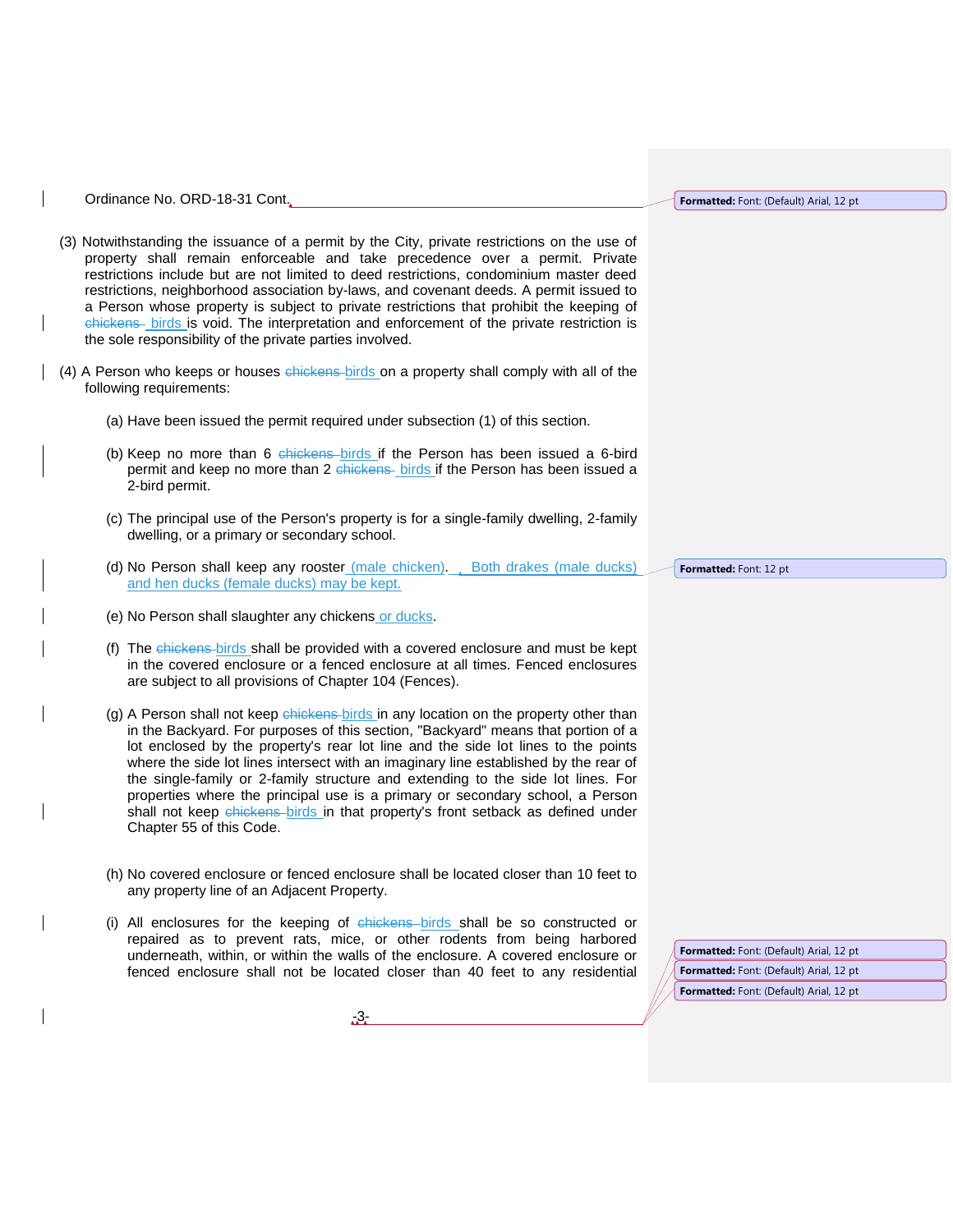Ordinance No. ORD-18-31 Cont.

**Formatted:** Font: (Default) Arial, 12 pt

structure on an Adjacent Property provided, however, this requirement can be waived as follows:

- (i) If the principal use of applicant's property is for a single-family dwelling, or a primary or secondary school, to obtain such a waiver the applicant shall present at the time of applying for a permit the written statements of all owners of Adjacent Property that there is no objection to the issuance of the permit.
- (ii) If the principal use of the applicant's property is for a 2-family dwelling, to obtain such a waiver the applicant shall present at the time of applying for a permit the written statements of all Adjacent Property and of the occupants of the other dwelling stating that there is no objection to the issuance of the permit.
- (j) All enclosures for the keeping of chickens birds shall be so constructed or repaired as to prevent rats, mice, or other rodents from being harbored underneath, within, or within the walls of the enclosure.
- (k) All feed and other items associated with the keeping of chickens birds that are likely to attract or to become infested with or infected by rats, mice, or other rodents shall be protected so as to prevent rats, mice, or other rodents from gaining access to or coming into contact with them.
- (l) If the above requirements are not complied with, the City may revoke any permit granted under this section and/or initiate prosecution for a civil infraction violation.
- (5) A Person who has been issued a permit shall submit it for examination upon demand by any police officer or code enforcement officer.
- (6) Permits that were issued under this section when the maximum number of chickens allowed was 4 chickens and before the effective date of the amendment to this section that increased the maximum number of chickens allowed to 6 under a 6-bird permit shall continue to allow a maximum number of only 4 chickens until the permit expires. A Person may keep more than 4 chickens and up to a maximum of 6 chickens only by obtaining a new 6-bird permit on or after the effective date of the amendment to this section that increased the maximum number of chickens allowed to 6.
- (7) Permits that were issued under this section when only chickens were allowed and before the effective date of the amendment adding ducks to this section shall continue to allow only chickens until the permit expires. A Person may keep ducks only by obtaining a new 6-bird permit on or after the effective date of the amendment to this section that added ducks to this section.

Section 3. This Ordinance shall take effect ten days after passage and publication.

-4-

**Formatted:** Font: (Default) Arial, 12 pt **Formatted:** Font: (Default) Arial, 12 pt **Formatted:** Font: (Default) Arial, 12 pt